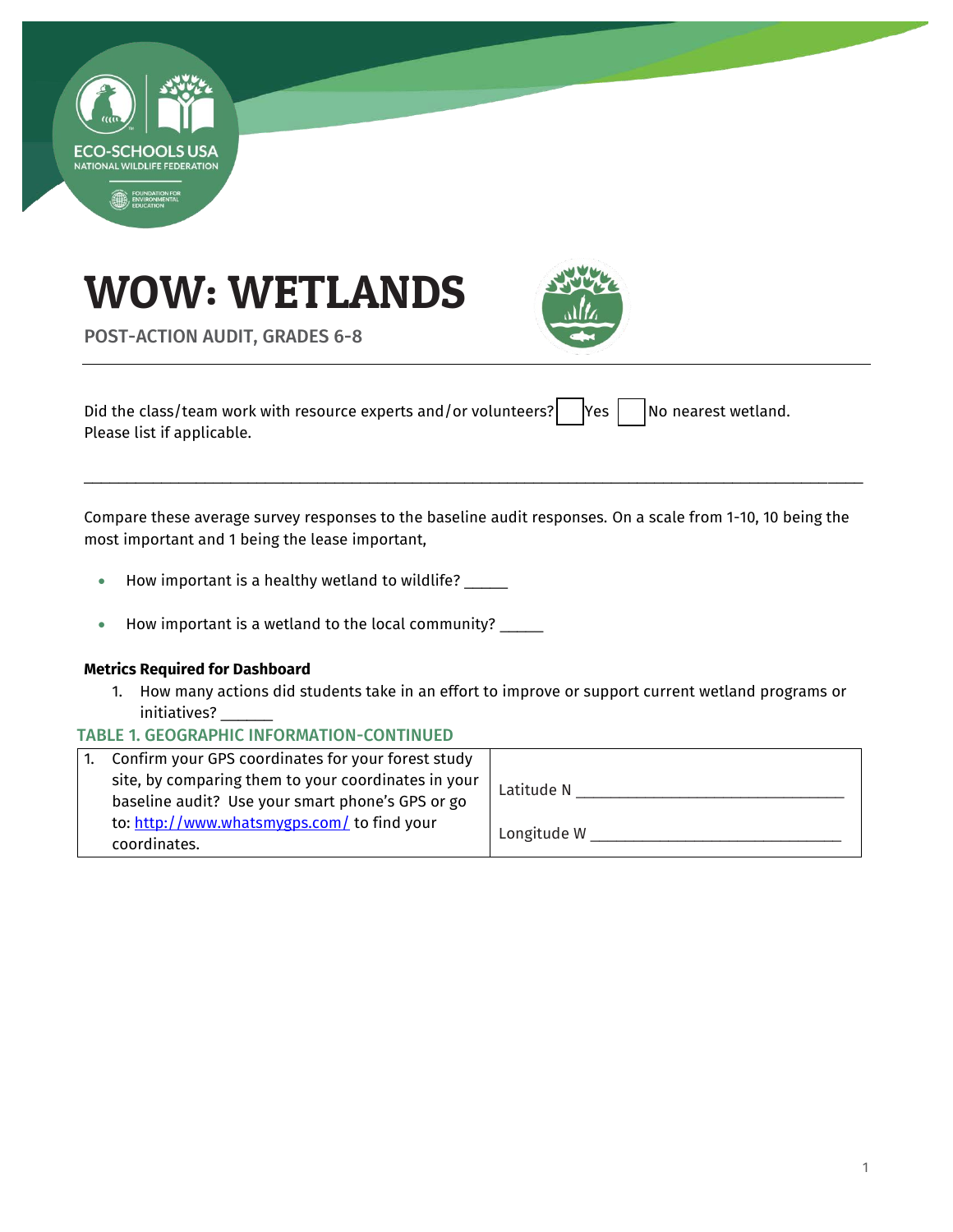



# TABLE 2. WETLAND CHARACTERISTICS AND BENEFITS



### **Think about the following question as you summarize the data in Table 2.**

- 1. How has student understanding changed from the baseline audit to the post-action audit or between audit years? Use the survey data to help support response.
- 2. Are students/team members better able to communicate wetlands information to authentic audiences?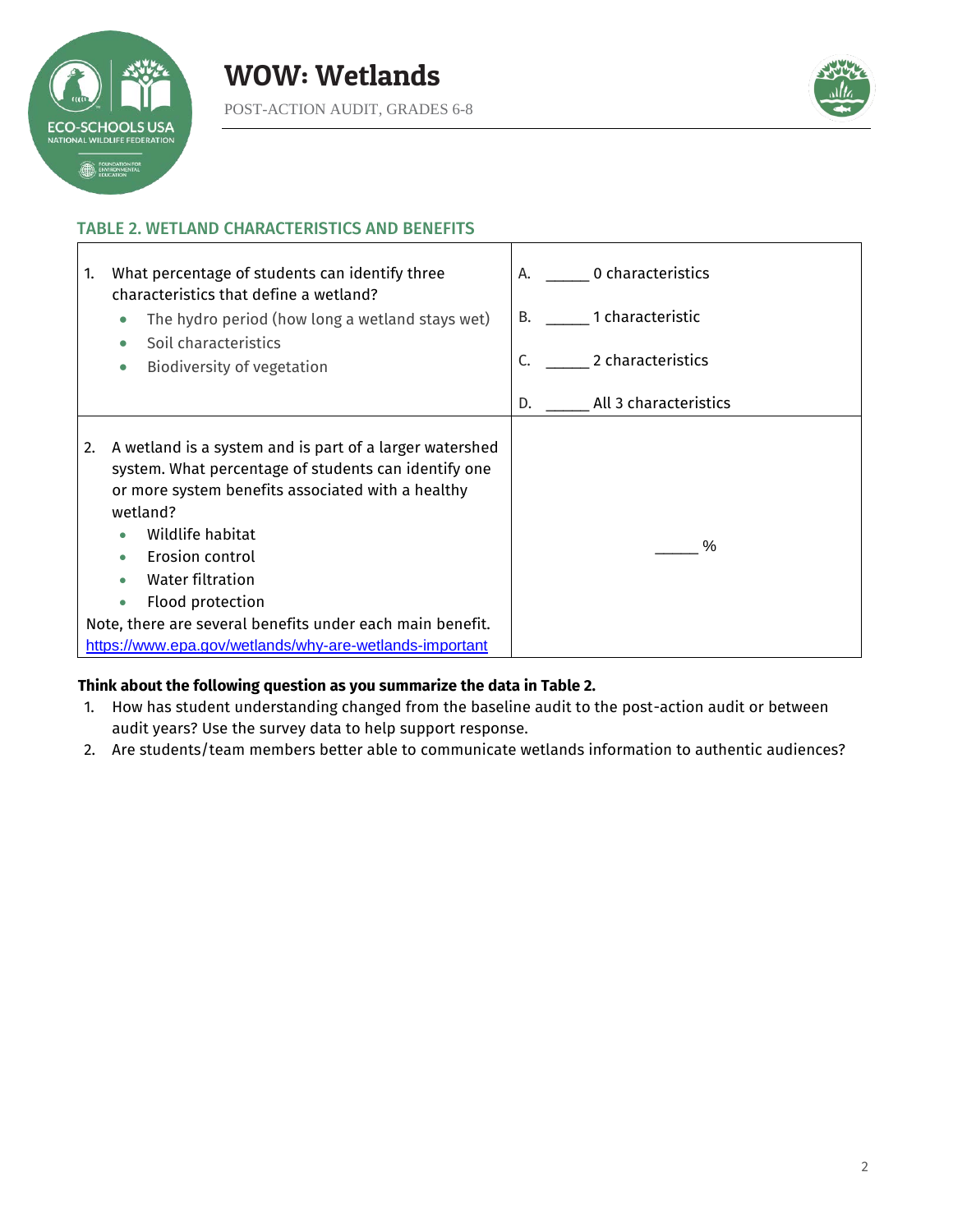





# TABLE 3. TEMPERATURE AND PRECIPITATION

| For today's date, collect the weather data listed to the<br>right. Use your local weather website, application or use | Temperature in degrees<br><b>Fahrenheit and Celsius</b> |
|-----------------------------------------------------------------------------------------------------------------------|---------------------------------------------------------|
| the following:                                                                                                        |                                                         |
| http://www.weatherbase.com/weather/state.php3?c=US                                                                    | Precipitation in inches and                             |
| www.weather.com                                                                                                       | millimeters                                             |

 $\mathbf{I}$ 

#### 2. Change Over Time and Patterns

You have been collecting temperature and precipitation data throughout the school year or over an extended period of time. Insert the data below and calculate the averages for temperature and precipitation. For months where students are not in school, collect the historical data from one of the two sites listed.

- <http://www.weatherbase.com/weather/state.php3?c=US>
- [www.weather.com](http://www.weather.com/)

| <b>January</b>        | $^{\circ}$ F   $^{\circ}$ C                     | nches   _____ millimeters        |
|-----------------------|-------------------------------------------------|----------------------------------|
| <b>February</b>       | _____°F ______°C                                | ____ inches   _____millimeters   |
| <b>March</b>          | $\degree$ F   $\degree$ C                       | ____ inches   _____millimeters   |
| <b>April</b>          | $\mathsf{C}^{\circ}$ F   ______<br>$^{\circ}$ C | ___ inches   ____ millimeters    |
| May                   | $^{\circ}$ F   $^{\circ}$ C                     | _____ inches   _____ millimeters |
| June                  | $^{\circ}$ F   $^{\circ}$ C                     | ___ inches   _____millimeters    |
| <b>July</b>           | $^{\circ}$ F   $^{\circ}$ C                     | __ inches   _____millimeters     |
| <b>August</b>         | $^{\circ}$ C                                    |                                  |
| <b>September</b>      | $\degree$ F   $\_$                              | _inches   _____millimeters       |
| <b>October</b>        | $^{\circ}$ F   $\qquad \qquad$<br>$^{\circ}$ C  | _inches   _____millimeters       |
|                       | $^{\circ}$ F   $^{\circ}$ C                     | inches   _____ millimeters       |
| <b>November</b>       | $\degree$ F   $\degree$ C                       | __ inches   _____millimeters     |
| <b>December</b>       | $\degree$ F   ______ $\degree$ C                | _____ inches   _____ millimeters |
| <b>Yearly Average</b> | $^{\circ}$ F   $\qquad \qquad$<br>$^{\circ}$ C  | inches   _____ millimeters       |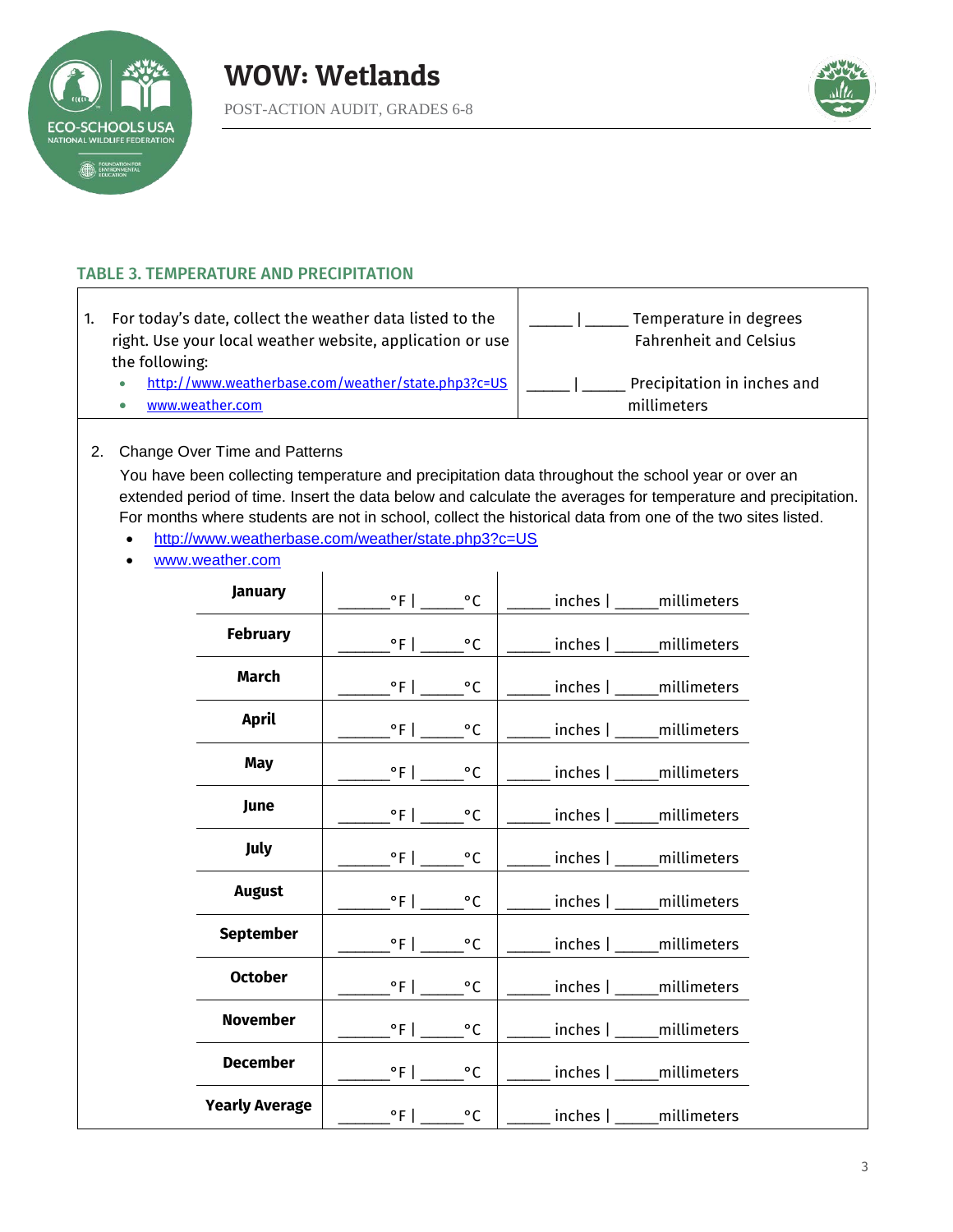



### **Think about the following questions as you summarize the data in Table 3.**

- 1. Looking at historical weather data, 30-50 years or more ago, how has temperature and precipitation averages changed at this location? If changes have occurred, what might that mean for wildlife and the health of the wetland in general?
- 2. Have there been any major weather events since the baseline audit or between audit years?
- 3. If applicable, describe one action the class/team took to help wildlife deal with weather impacts, such as extreme weather events, urban sprawl/development and pollution.

**TABLES 4, 5 and 6**. Consider contacting a local college or university, or wetland non-profit. Their involvement is a great way to connect to the community, inspire students, demonstrate career possibilities and share resource expertise. If you cannot conduct a study at a wetland, please determine the best way to gather the data, i.e. a phone call, an email or ideally a SKYPE, Zoom or Google Hangout with someone who works as a biologist, ecologist, volunteer, etc. at your nearest water quality or soil quality monitoring station. Wetlands are controlled by your state's EPA. In addition, connect with the U.S. Fish and Wildlife Service's *National Wetlands Inventory* for contacts.

Whether or not you are physically able to go to your nearest wetland area, students can still collect water and soil data from nearby study sites or from samples you bring to the classroom.

Invite parents and community members to participate in the auditing process. Students can take on the role of educator by working with volunteers on citizen science. This experience is a great way to build community.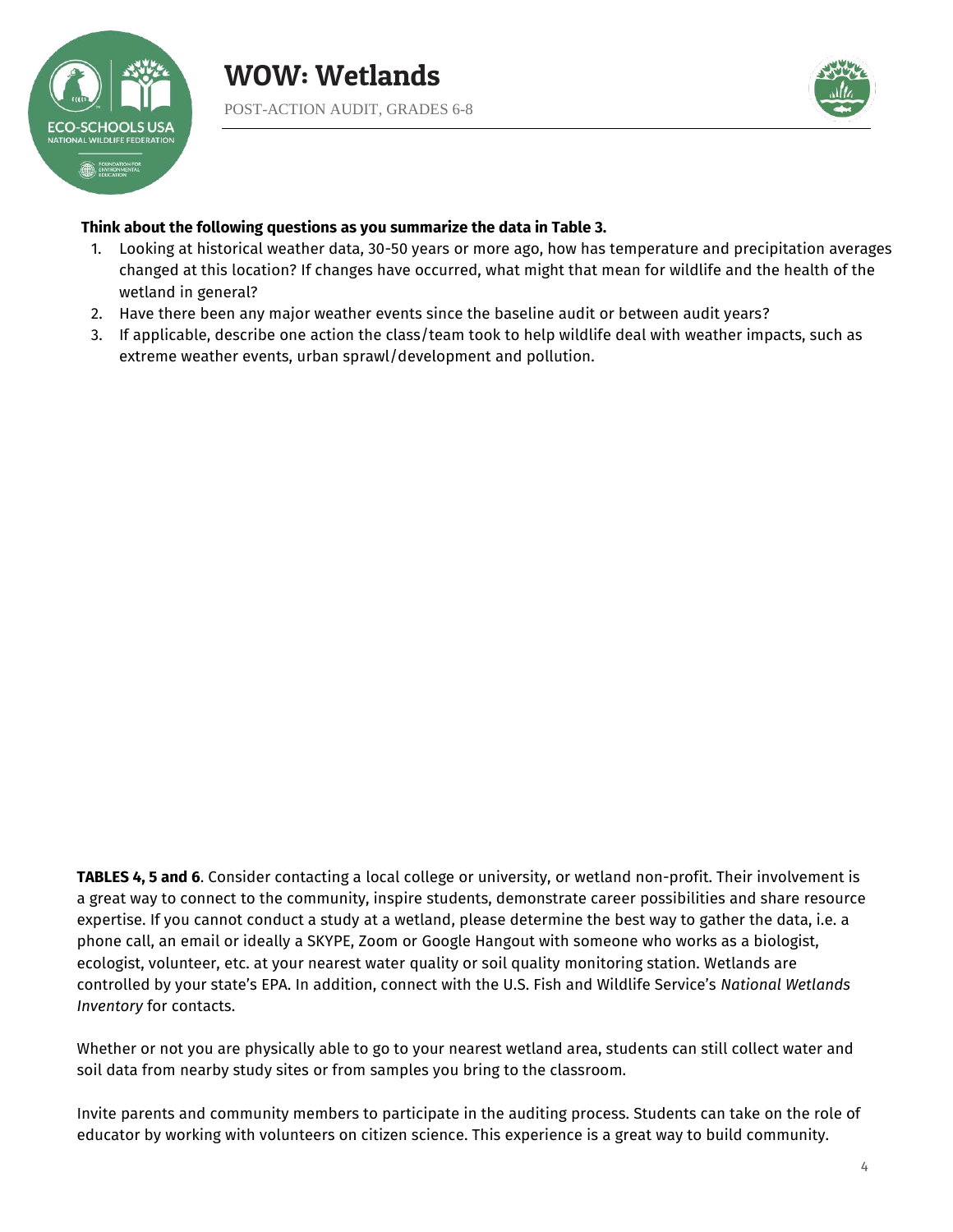





#### TABLE 4. SOIL QUALITY

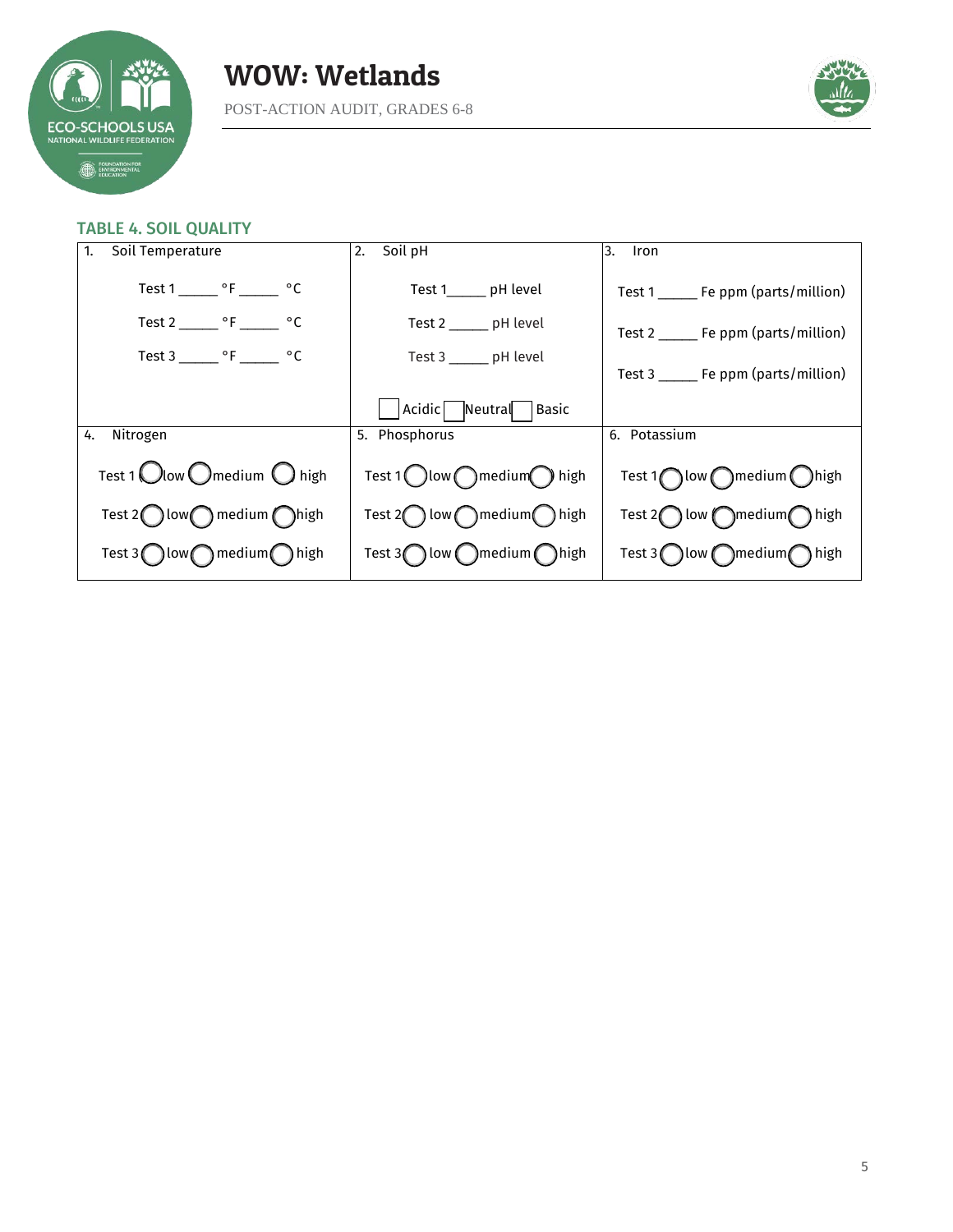



# **TABLE 5. WATER QUALITY**

| n.  | <b>Water Temperature</b>                                                                                                                    | 2.<br>Water pH                                                                                                      |                       | 3. | Salinity                                                                                                       |
|-----|---------------------------------------------------------------------------------------------------------------------------------------------|---------------------------------------------------------------------------------------------------------------------|-----------------------|----|----------------------------------------------------------------------------------------------------------------|
|     | Test 1 ________ $\circ$ F ________ $\circ$ C<br>Test 2 ________ $\circ$ F _______ $\circ$ C<br>Test 3 ________ $\circ$ F ________ $\circ$ C | Test 1______ pH level<br>Test 2 ______ pH level<br>Test 3 ______ pH level<br>$\big)$ Acidic Neutral $\bigcap$ Basic |                       |    | Test 1 ______ ppt (parts/thousand)<br>Test 2 ______ ppt (parts/thousand)<br>Test 3 ______ ppt (parts/thousand) |
|     |                                                                                                                                             |                                                                                                                     |                       |    |                                                                                                                |
| 14. | Dissolved Oxygen                                                                                                                            |                                                                                                                     | 5.<br><b>Nitrates</b> |    |                                                                                                                |
|     | Test 1 ______ ppm (parts/million)                                                                                                           |                                                                                                                     |                       |    | Test 1 _______ ppm (NO3 parts/million                                                                          |
|     | Test 2 _______ ppm (parts/million)                                                                                                          |                                                                                                                     |                       |    | Test 2 _______ ppm (NO3 parts/million                                                                          |
|     | Test 3 ______ ppm (parts/million)                                                                                                           |                                                                                                                     |                       |    | Test $3 \_\_\_$ ppm (NO3 parts/million                                                                         |
| 6.  | Ammonia Nitrogen (optional)                                                                                                                 |                                                                                                                     |                       |    |                                                                                                                |
|     | Test 1 _______ NH3-N parts per million (ppm)                                                                                                |                                                                                                                     |                       |    |                                                                                                                |
|     | Test $2 \_\_\_\_\$ NH3-N parts per million (ppm)                                                                                            |                                                                                                                     |                       |    |                                                                                                                |
|     | Test 3 _______ NH3-N parts per million (ppm)                                                                                                |                                                                                                                     |                       |    |                                                                                                                |

**Continued on the next page.**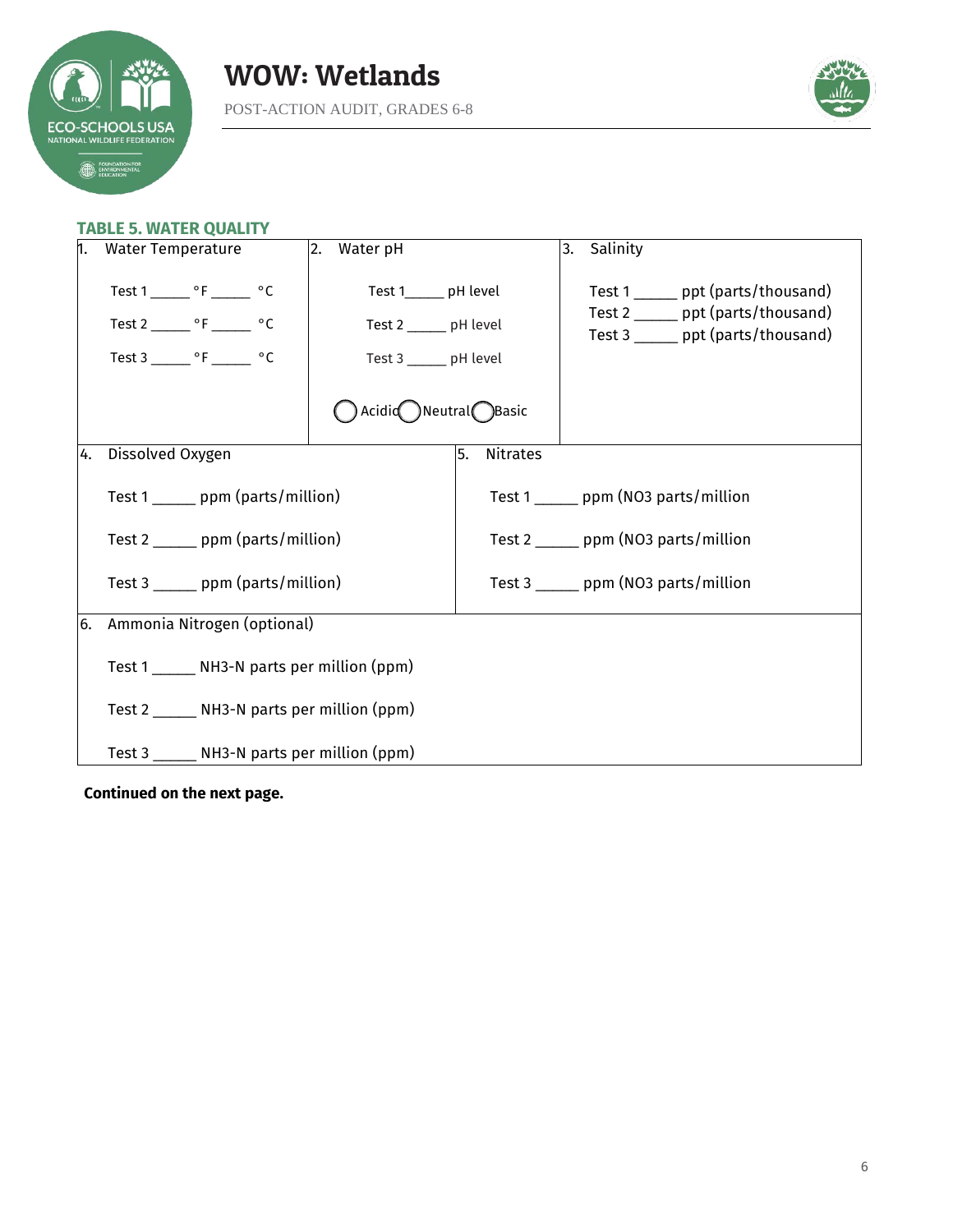





| $ 7.$ Transparency – Pick A or B to collect the transparency data.                                                               |  |  |
|----------------------------------------------------------------------------------------------------------------------------------|--|--|
| A1. Secchi disk - distance from observer to:                                                                                     |  |  |
| Test 1 ______ m water surface   ______ m where disk disappears   ______ m where disk reappears                                   |  |  |
| Test 2 ______ m water surface   _____ m where disk disappears   ______ m where disk reappears                                    |  |  |
| Test 3 _____ m water surface   _____ m where disk disappears   _____ m where disk reappears                                      |  |  |
| A2. Secchi disk reaches the bottom and does not disappear - distance from observer to:                                           |  |  |
| Test 1 _____ m to water surface   _____ m depth to the bottom of the water site                                                  |  |  |
| Test 2 _____ m to water surface   _____ m depth to the bottom of the water site                                                  |  |  |
| Test 3 _____ m to water surface   _____ m depth to the bottom of the water site                                                  |  |  |
| <b>Transparency Tube</b><br>В.                                                                                                   |  |  |
| Tube test 1 ______ cm or ______ greater than depth of transparency tube.                                                         |  |  |
| Tube test 2 ______ cm or ______ greater than depth of transparency tube.                                                         |  |  |
| Tube test 3 ______ cm or ______ greater than depth of transparency tube.                                                         |  |  |
| 8. Is it raining or has it rained in the last 24 hours? Stormwater<br>runoff from surrounding areas can impact water quality and |  |  |
| Yes<br> No<br>appearance, including temperature, pH and transparency.                                                            |  |  |

# **Think about the following questions as you summarize the data in Tables 4 and 5.**

- 1. Review why it is important to observe and test soil and water throughout a wetland?
- 2. What conclusions can you draw about your wetland's health based on this data?
- 3. If applicable, describe one action the class/team took to be better wetland stewards.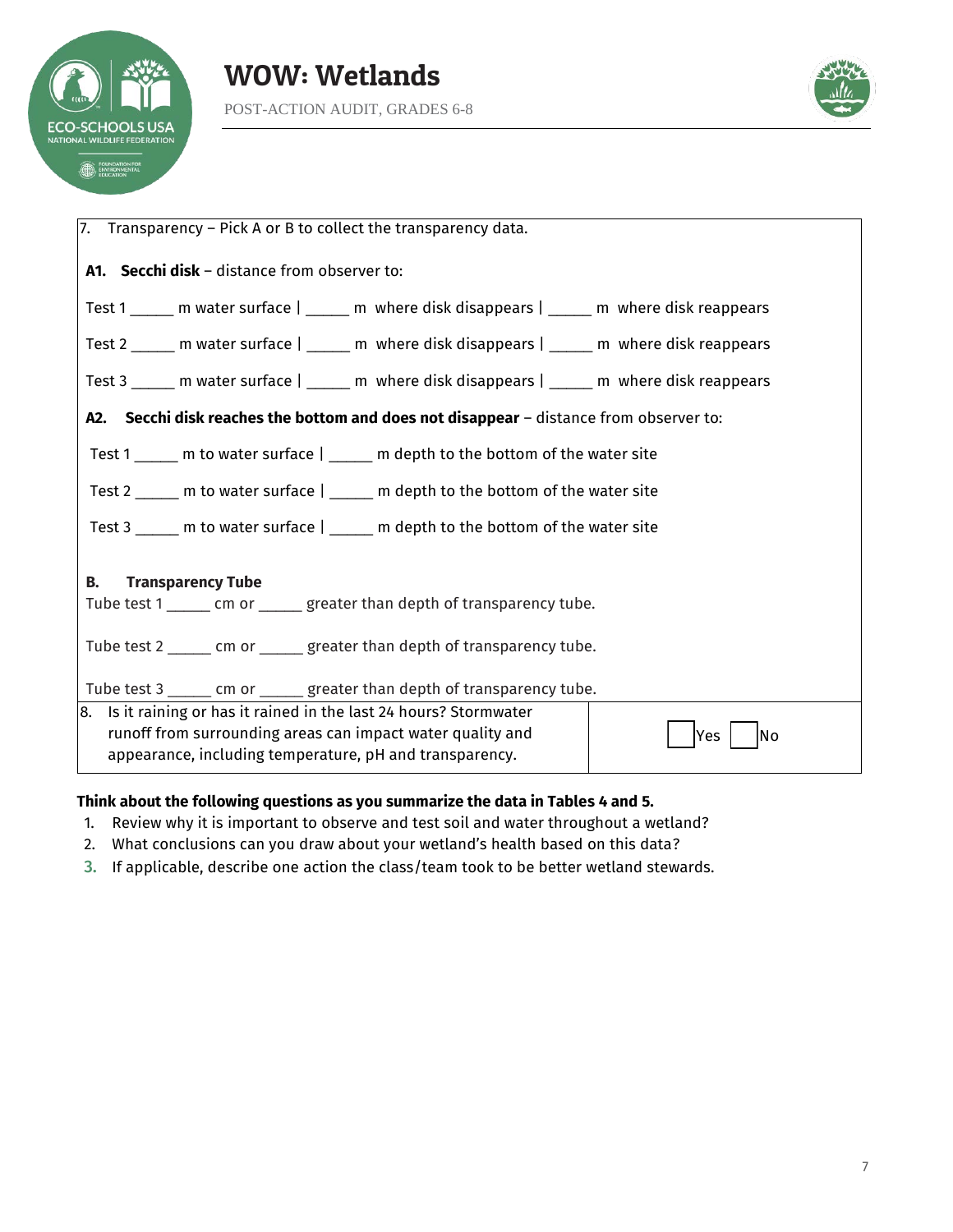

r



# TABLE 6. WILDLIFE

| 1. | Collectively, how many different plants and animals are<br>observed on this day?<br>If students know the name of a specific animal and/or<br>the species, it's good practice to make notes in the<br>section below. Also encourage students to draw what<br>they observe. Never remove animals from a study site.                                                                                                                                                                                                                                                                        | amphibians<br>birds<br>fish<br>insects<br>mammals<br>reptiles<br>_____ terrestrial plants<br>aquatic plants |
|----|------------------------------------------------------------------------------------------------------------------------------------------------------------------------------------------------------------------------------------------------------------------------------------------------------------------------------------------------------------------------------------------------------------------------------------------------------------------------------------------------------------------------------------------------------------------------------------------|-------------------------------------------------------------------------------------------------------------|
| 2. | Wetlands provide habitat for wildlife. What percentage<br>of students can provide the four required habitat<br>elements?<br>Shelter<br>Places to have and/or raise young<br>As a source of food<br>As a source of clean water                                                                                                                                                                                                                                                                                                                                                            | %                                                                                                           |
| 3. | Calculate the biodiversity index.<br>the number of species<br>in the area (numerator)<br>= biodiversity index<br>the total number of<br>individuals in the area<br>(denominator)<br>For example, a 4 X 4 meter square area in a<br>carrot patch has 300 carrot plants, all the same<br>species. It has a very low biodiversity index of<br>1/300, or 0.003.<br>A 4 X 4 meter square area in the forest has 1<br>pine tree, 1 fern, 1 conifer tree, 1 moss, and 1<br>lichen, for a total of 5 different species and 5<br>individuals. The biodiversity index here is high,<br>$5/5 = 1$ . |                                                                                                             |

**Continued on the next page.**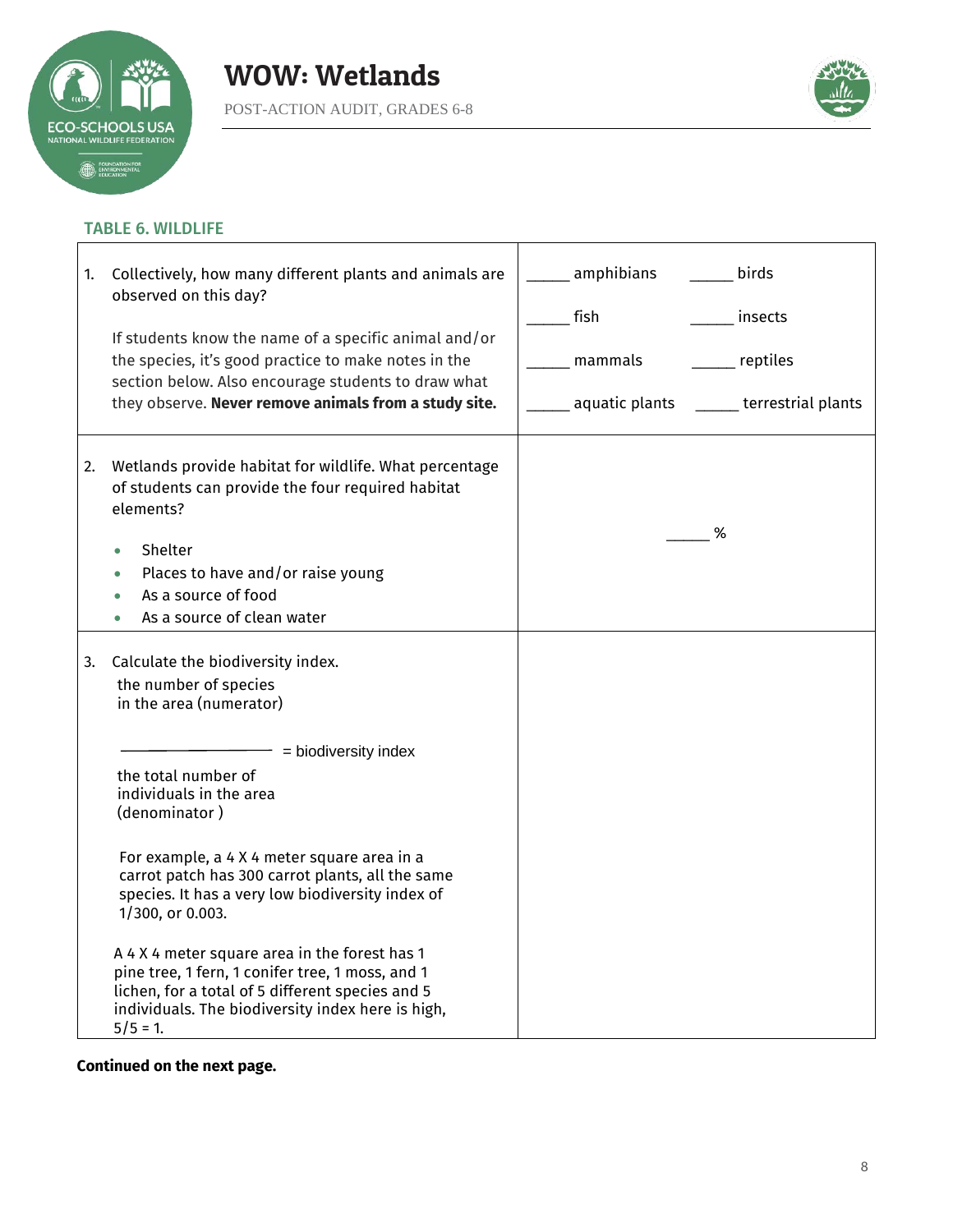



# **Think about the following questions as you summarize the data in Table 6.**

- 1. Have students/team members skills observing and/or identifying local wetland plants and animals improved?
- 2. Has the biodiversity index improved? Explain.
- 3. Is this one variable, numbers and diversity of wildlife enough evidence to conclude the wetland is or is not healthy?
- 4. If applicable, describe one action taken to improve or support current wetland programs/initiatives?
- 5. Optional: Attach photos of your wetland study site and make comparisons to the photos taken for the baseline audit or from previous audit years. What similarities and differences are observed? How do photographs support field investigation?

### **Review of All Data**

- 1. Based on what is known and has been learned, does the class/team think there is evidence to support the claim that the wetland is healthy? Has this one location improved or become unhealthy since last visiting? Explain.
- 2. What patterns have the class/team noticed? How have these patterns helped students/teams draw conclusions?
- 3. Has the class/team been able to identify relationships between wildlife and wetland characteristics, such as water or soil quality? Explain.